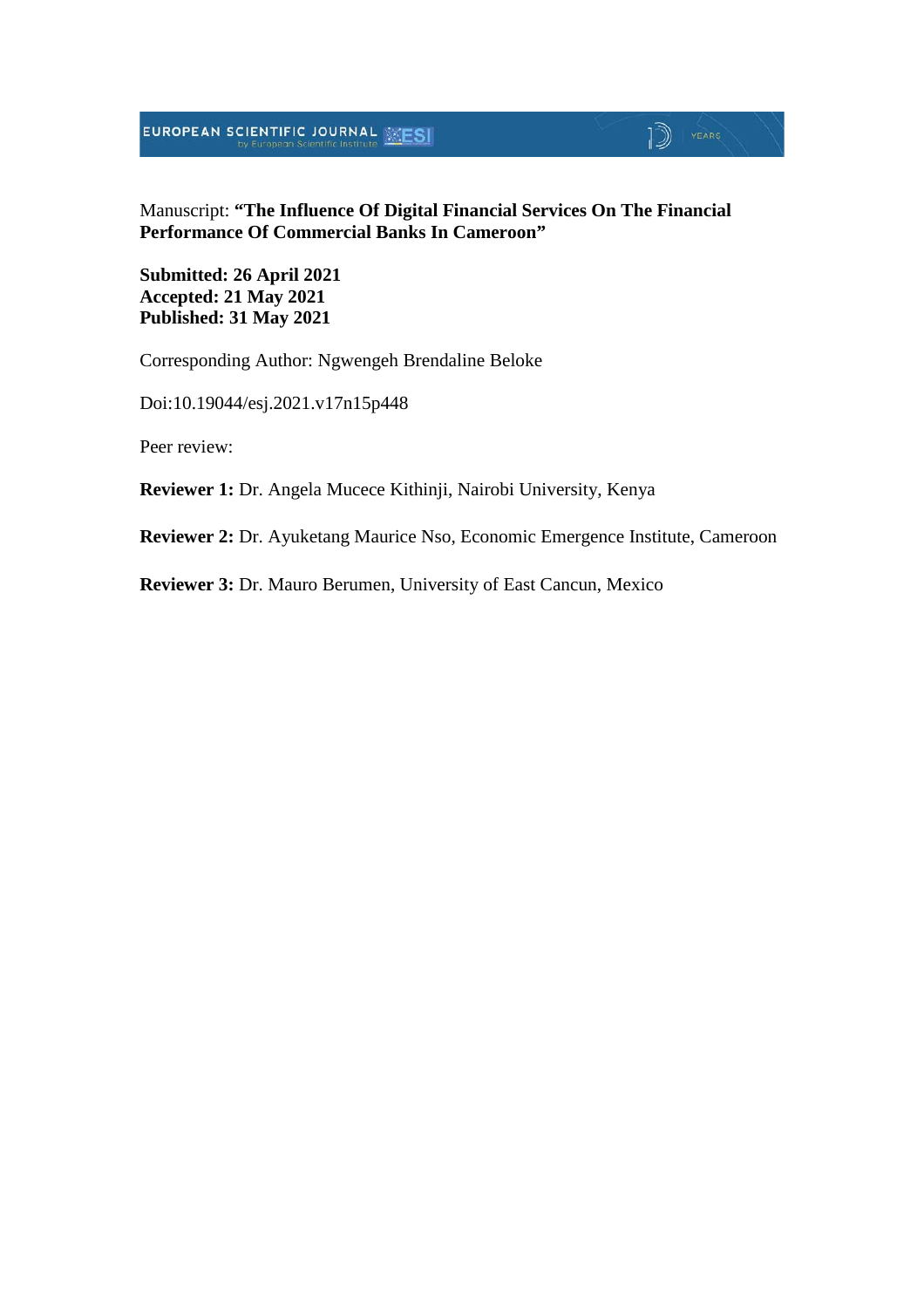# **ESJ** *Manuscript Evaluation Form 2021*

This form is designed to summarize the manuscript peer review that you have completed and to ensure that you have considered all appropriate criteria in your review. Your review should provide a clear statement, to the authors and editors, of the modifications necessary before the paper can be published or the specific reasons for rejection.

Please respond within the appointed time so that we can give the authors timely responses and feedback.

NOTE: ESJ promotes peer review procedure based on scientific validity and technical quality of the paper (not perceived the impact). You are also not required to do proofreading of the paper. It could be recommended as part of the revision. *ESJ editorial office would like to express its special gratitude for your time and efforts. Our editorial team is a substantial reason that stands ESJ out from the crowd!* 

| Reviewer Name: Dr Angela Mucece Kithinji                                                                            |                                        |  |
|---------------------------------------------------------------------------------------------------------------------|----------------------------------------|--|
| University/Country: Nairobi University - Kenya                                                                      |                                        |  |
| Date Manuscript Received: 4/5/2021                                                                                  | Date Review Report Submitted: 7/5/2021 |  |
| Manuscript Title: THE INFLUENCE OF DIGITAL FINANCIAL SERVICES ON THE<br>PERFORMANCE OF COMMERCIAL BANKS IN CAMEROON |                                        |  |
| ESJ Manuscript Number: 0532/21                                                                                      |                                        |  |
| You agree your name is revealed to the author of the paper:                                                         | Yes/No Yes                             |  |
| You approve, your name as a reviewer of this paper, is available in the "review history" of the paper: Yes/No Yes   |                                        |  |

You approve, this review report is available in the "review history" of the paper: Yes/No Yes

### **Evaluation Criteria:**

**Please give each evaluation item a numeric rating on a 5-point scale, along with a thorough explanation for each point rating.**

| <i><b>Questions</b></i>                                                    | <b>Rating Result</b><br>$[Poor]$ 1-5<br>[Excellent] |
|----------------------------------------------------------------------------|-----------------------------------------------------|
| 1. The title is clear and it is adequate to the content of the<br>article. |                                                     |
| (Please insert your comments)<br><b>Insert "FINANCIAL" performance</b>     |                                                     |
| 2. The abstract clearly presents objects, methods and<br>results.          | 4                                                   |
| (Please insert your comments)<br>Include conclusions and recommendations.  |                                                     |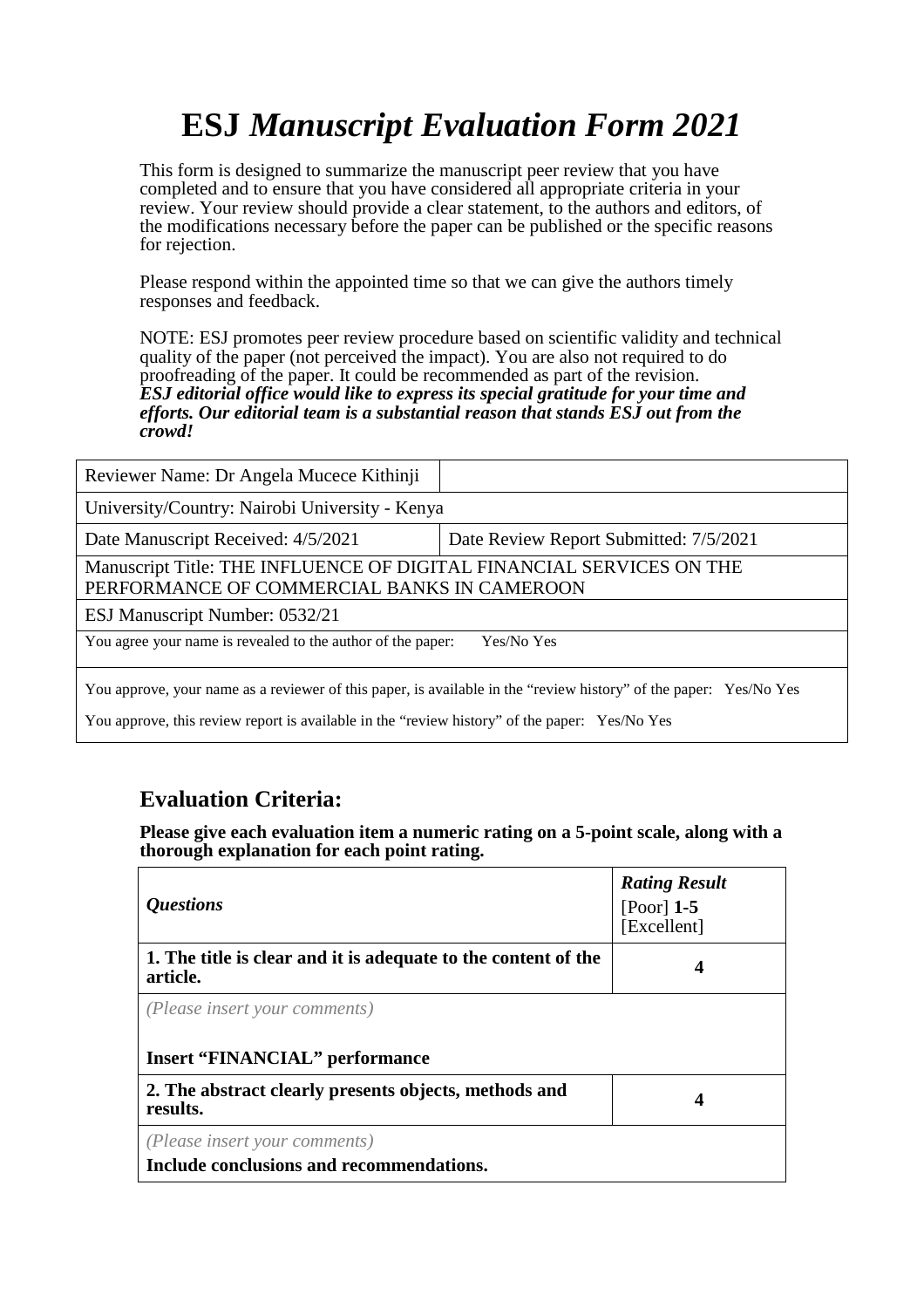| 3. There are few grammatical errors and spelling<br>mistakes in this article.                                                                                                                                                                                           | 4                       |  |
|-------------------------------------------------------------------------------------------------------------------------------------------------------------------------------------------------------------------------------------------------------------------------|-------------------------|--|
| (Please insert your comments)<br>The researchers need to edit the paper. When they cite the studies there is need<br>for completeness; Where the study was done, the objective, methodology (data<br>sources, period of study, analytical model) and research findings. |                         |  |
| 4. The study methods are explained clearly.                                                                                                                                                                                                                             | $\overline{\mathbf{4}}$ |  |
| (Please insert your comments)<br>This section need to be discussed under "Materials and methods"                                                                                                                                                                        |                         |  |
| 5. The results are clear and do not contain errors.                                                                                                                                                                                                                     | 4                       |  |
| (Please insert your comments)<br>Results on significance. Some variables are interpreted at 95% confidence<br>level, others at 99% confidence level and others at 90% confidence level. There<br>is need for consistency. Studies normally use 95% confidence level.    |                         |  |
| 6. The conclusions or summary are accurate and<br>supported by the content.                                                                                                                                                                                             | $\boldsymbol{\Lambda}$  |  |
| (Please insert your comments)<br>The section 5.0 is poorly done. There is need to have section 5.0 as<br>"Conclusions" and discuss the conclusions as the main aspect, and limitations<br>and recommendations to be mentioned in passing in the section.                |                         |  |
| 7. The references are comprehensive and appropriate.                                                                                                                                                                                                                    | $\overline{\mathbf{4}}$ |  |
| ( <i>Please insert your comments</i> )<br>Edit                                                                                                                                                                                                                          |                         |  |

#### **Overall Recommendation** (mark an X with your recommendation):

| Accepted, no revision needed               |  |
|--------------------------------------------|--|
| Accepted, minor revision needed            |  |
| Return for major revision and resubmission |  |
| Reject                                     |  |

## **Comments and Suggestions to the Author(s):**

The research concept is very enriching. For future publications The introduction and theoretical (both empirical and theoretical framework) should be in one section. Materials and methods are discussed by including data sources and analytical model. Research findings should then be presented after which you end with Conclusions after which you of course list the References.

<sup>YEARS</sup>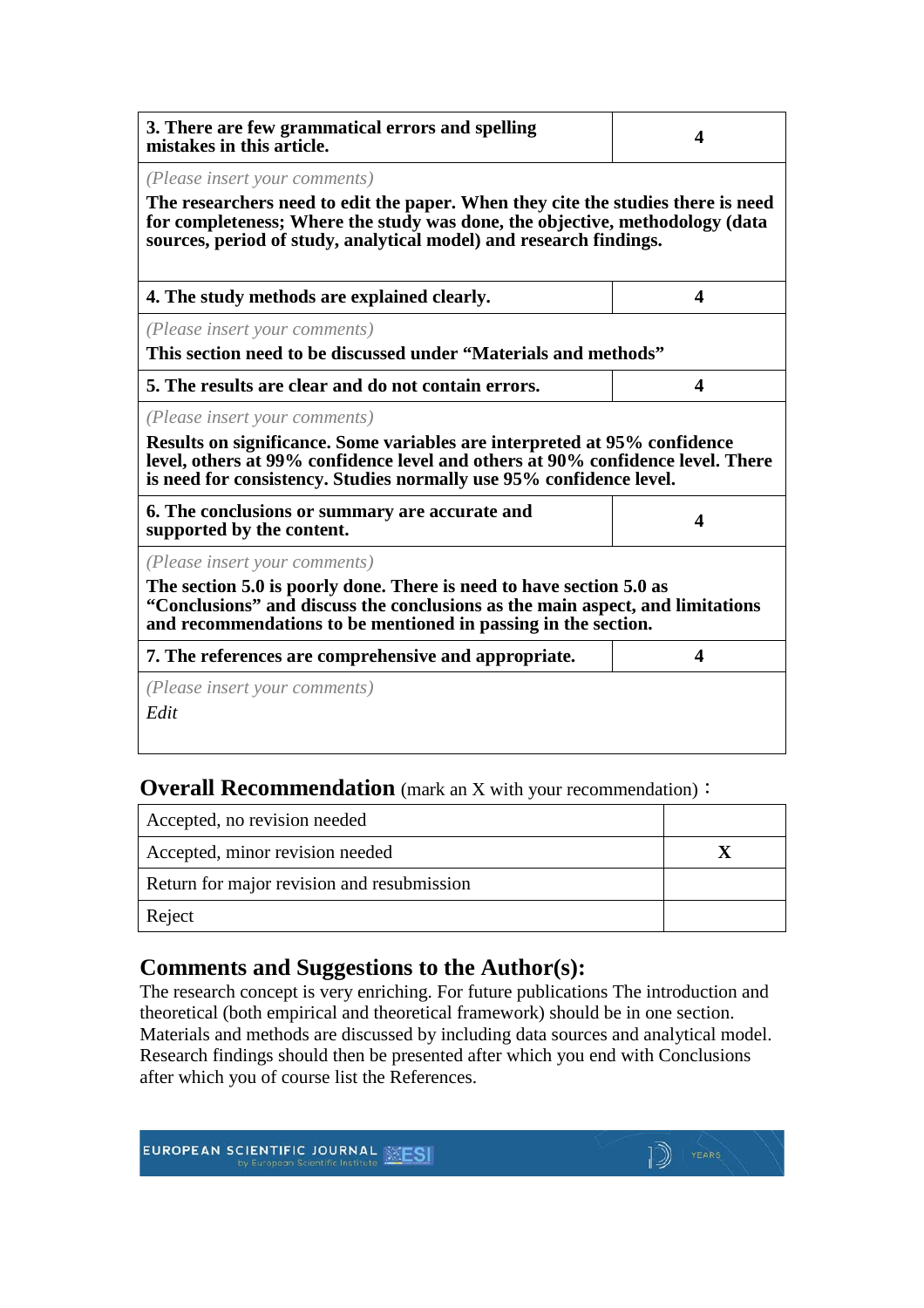# **ESJ** *Manuscript Evaluation Form 2021*

This form is designed to summarize the manuscript peer review that you have completed and to ensure that you have considered all appropriate criteria in your review. Your review should provide a clear statement, to the authors and editors, of the modifications necessary before the paper can be published or the specific reasons for rejection.

Please respond within the appointed time so that we can give the authors timely responses and feedback.

NOTE: ESJ promotes peer review procedure based on scientific validity and technical quality of the paper (not perceived the impact). You are also not required to do proofreading of the paper. It could be recommended as part of the revision. *ESJ editorial office would like to express its special gratitude for your time and efforts. Our editorial team is a substantial reason that stands ESJ out from the crowd!* 

University/Country: Economic Emergence Institute, Cameroon

Date Manuscript Received: 04 May 2021 Date Review Report Submitted: 08 May 2021

Manuscript Title: **THE INFLUENCE OF DIGITAL FINANCIAL SERVICES ON THE PERFORMANCE OF COMMERCIAL BANKS IN CAMEROON**

ESJ Manuscript Number: 0532/21

You agree your name is revealed to the author of the paper: Yes/No Yes

You approve, your name as a reviewer of this paper, is available in the "review history" of the paper: Yes/No Yes

You approve, this review report is available in the "review history" of the paper: Yes/No Yes

### **Evaluation Criteria:**

**Please give each evaluation item a numeric rating on a 5-point scale, along with a thorough explanation for each point rating.**

| <i><b>Questions</b></i>                                                                                                                                       | <b>Rating Result</b><br>[Poor] $1-5$<br>[Excellent] |
|---------------------------------------------------------------------------------------------------------------------------------------------------------------|-----------------------------------------------------|
| 1. The title is clear and it is adequate to the content of the<br>article.                                                                                    | 4.5                                                 |
| (Please insert your comments)<br>THE INFLUENCE OF DIGITAL FINANCIAL SERVICES ON THE<br><b>FINANCIAL PERFORMANCE OF COMMERCIAL BANKS IN</b><br><b>CAMEROON</b> |                                                     |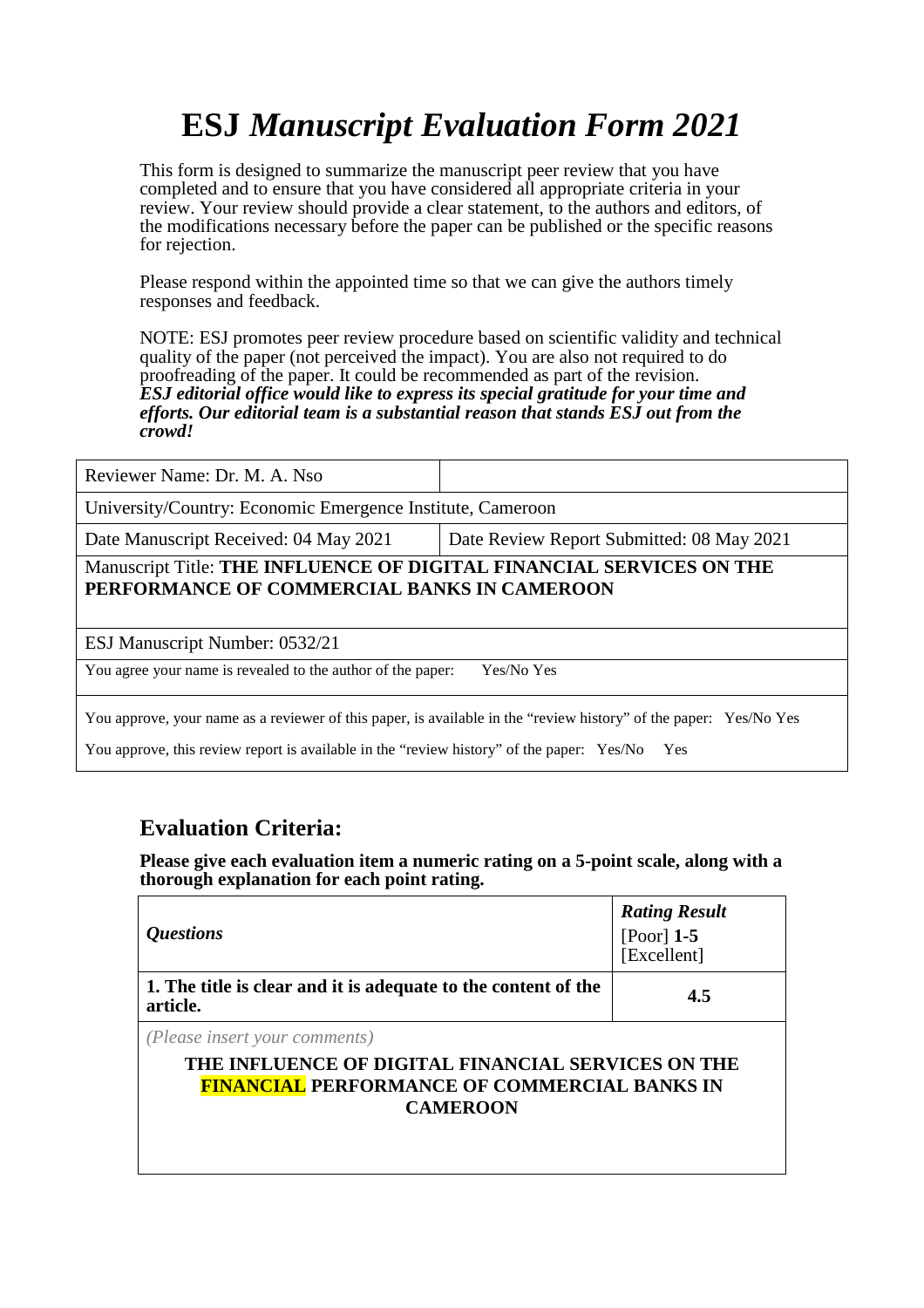| 2. The abstract clearly presents objects, methods and<br>results.                                                                                                                                                                                                                       | 4   |  |
|-----------------------------------------------------------------------------------------------------------------------------------------------------------------------------------------------------------------------------------------------------------------------------------------|-----|--|
| (Please insert your comments)<br>Please abstract is too long please reduce or summarize to 250 words maximum.                                                                                                                                                                           |     |  |
| 3. There are few grammatical errors and spelling<br>mistakes in this article.                                                                                                                                                                                                           | 3.5 |  |
| (Please insert your comments)<br>Please revise and please see some of the reviewer tracked comments in the<br>article.                                                                                                                                                                  |     |  |
| 4. The study methods are explained clearly.                                                                                                                                                                                                                                             | 4   |  |
| (Please insert your comments)<br>Ok.                                                                                                                                                                                                                                                    |     |  |
| 5. The results are clear and do not contain errors.                                                                                                                                                                                                                                     | 4.5 |  |
| (Please insert your comments)<br>Please to ensure consistency in results measurement please use a 90%<br>confidence (significance) level to decide on all of the results. Although 95%<br>confidence level is been frequently used by many.                                             |     |  |
| 6. The conclusions or summary are accurate and<br>supported by the content.                                                                                                                                                                                                             | 3.5 |  |
| (Please insert your comments)<br>Please summary of Main findings should have come before Discussion of<br><b>Results, Recommendation after Discussion of Results and then Conclusion.</b>                                                                                               |     |  |
| 7. The references are comprehensive and appropriate.                                                                                                                                                                                                                                    | 3.5 |  |
| (Please insert your comments)<br>References are comprehensive and Please it would be appropriate to have all<br>cited authors be duly presented in the reference section. E.g. (Scott, Reenen<br>and Zachariadis, 2017). Have been cited and yet to appear on the reference<br>section. |     |  |

## **Overall Recommendation** (mark an X with your recommendation):

| Accepted, no revision needed               |  |
|--------------------------------------------|--|
| Accepted, minor revision needed            |  |
| Return for major revision and resubmission |  |
| Reject                                     |  |

## **Comments and Suggestions to the Author(s):**

| <b>EUROPEAN SCIENTIFIC JOURNAL MESI</b> |  |
|-----------------------------------------|--|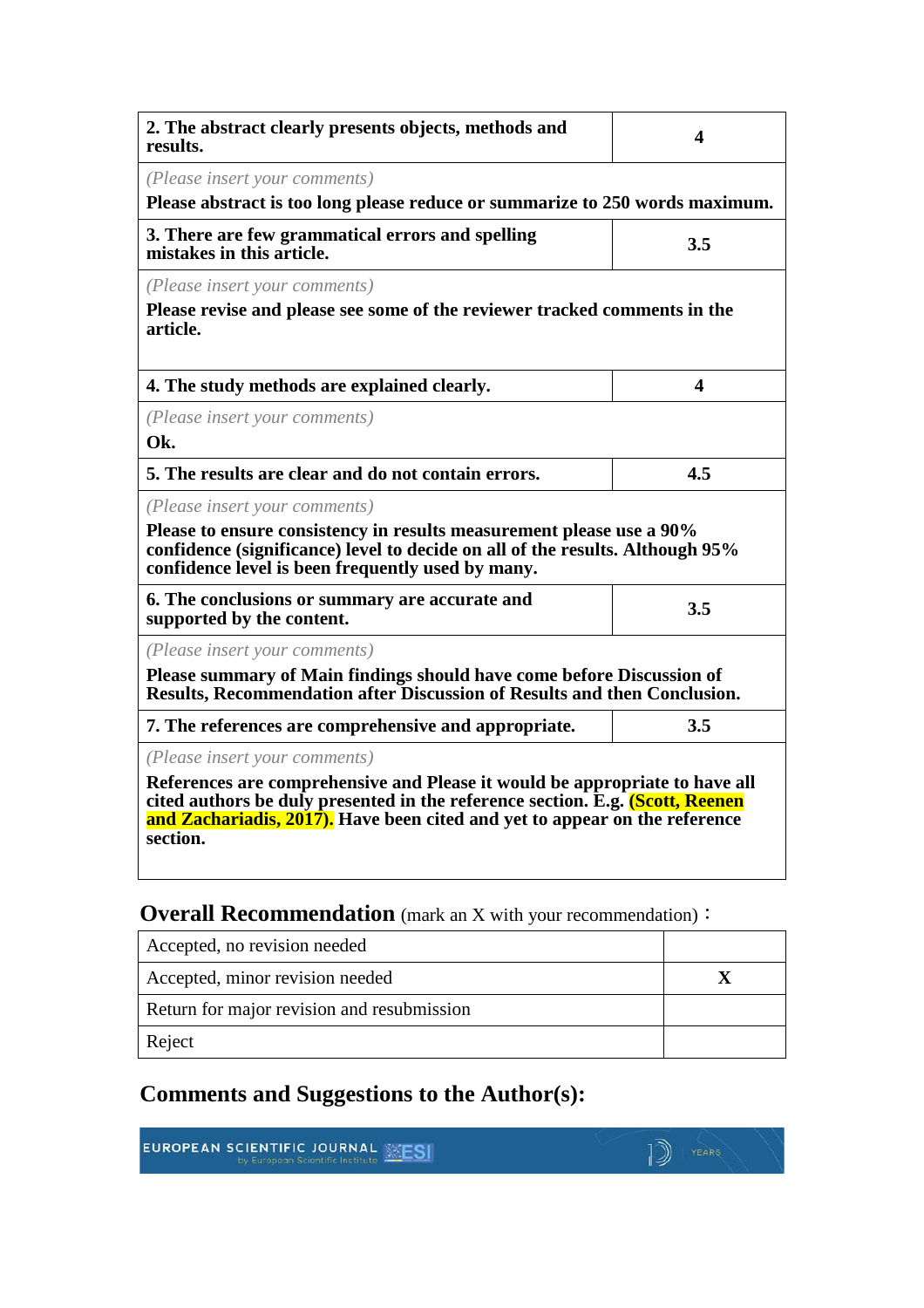# **ESJ** *Manuscript Evaluation Form 2021*

This form is designed to summarize the manuscript peer review that you have completed and to ensure that you have considered all appropriate criteria in your review. Your review should provide a clear statement, to the authors and editors, of the modifications necessary before the paper can be published or the specific reasons for rejection.

Please respond within the appointed time so that we can give the authors timely responses and feedback.

NOTE: ESJ promotes peer review procedure based on scientific validity and technical quality of the paper (not perceived the impact). You are also not required to do proofreading of the paper. It could be recommended as part of the revision. *ESJ editorial office would like to express its special gratitude for your time and efforts. Our editorial team is a substantial reason that stands ESJ out from the crowd!* 

| Date Manuscript Received: 17/may/2021 ( $2nd$   Date Review Report Submitted: 18/may/2021<br>review) |  |
|------------------------------------------------------------------------------------------------------|--|
| Monuscript Title: THE INEI HENCE OF DICITAL FINANCIAL CEDVICES ON THE                                |  |

Manuscript Title: THE INFLUENCE OF DIGITAL FINANCIAL SERVICES ON THE FINANCIAL PERFORMANCE OF COMMERCIAL BANKS IN CAMEROON

ESJ Manuscript Number: 32.05.2021

You agree your name is revealed to the author of the paper: No

You approve, your name as a reviewer of this paper, is available in the "review history" of the paper: Yes

You approve, this review report is available in the "review history" of the paper: Yes

## **Evaluation Criteria:**

**Please give each evaluation item a numeric rating on a 5-point scale, along with a thorough explanation for each point rating.**

| <i><b>Questions</b></i>                                                    | <b>Rating Result</b><br>$[Poor]$ 1-5<br>[Excellent] |
|----------------------------------------------------------------------------|-----------------------------------------------------|
| 1. The title is clear and it is adequate to the content of the<br>article. | 5                                                   |
| The requested corrections were made.                                       |                                                     |
|                                                                            |                                                     |
| 2. The abstract clearly presents objects, methods and<br>results.          | 5                                                   |
| 1. The requested corrections were made                                     |                                                     |
| 2. Use the same size for all the words.                                    |                                                     |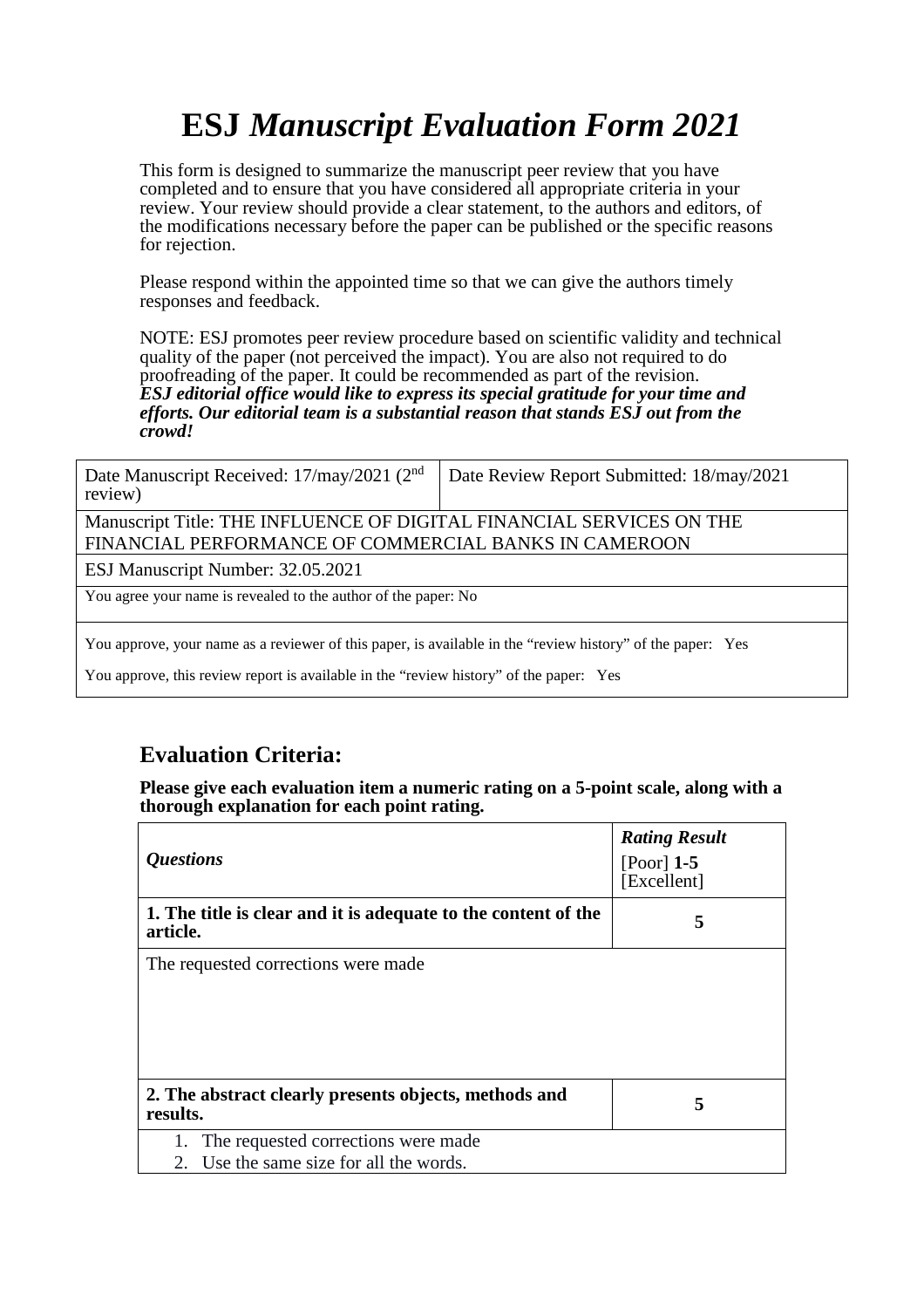|    | 3. There are few grammatical errors and spelling<br>mistakes in this article.                                                                                                                                                                                                                                                | $\overline{\mathbf{4}}$ |
|----|------------------------------------------------------------------------------------------------------------------------------------------------------------------------------------------------------------------------------------------------------------------------------------------------------------------------------|-------------------------|
|    | 1. Still are some grammatical errors and spelling mistakes.<br>2. Still, some paragraphs are almost as long as a sheet or more, and they must<br>be divided, especially in the sections Materials and Methods, and<br>Conclusions.                                                                                           |                         |
|    | 3. Use the same size for all the words and all paragraphs.                                                                                                                                                                                                                                                                   |                         |
|    | 4. The study methods are explained clearly.                                                                                                                                                                                                                                                                                  | 5                       |
| 3. | 1. The requested corrections were made<br>2. It would significantly improve the methodology section to list each of the<br>stages carried out during the investigation step by step, and this would give<br>coherence to the results that must be presented in the same order and<br>therefore to the conclusions obtained.  |                         |
|    | 5. The results are clear and do not contain errors.                                                                                                                                                                                                                                                                          | 5                       |
|    | The requested corrections were made                                                                                                                                                                                                                                                                                          |                         |
|    | 6. The conclusions or summary are accurate and<br>supported by the content.                                                                                                                                                                                                                                                  | $\overline{\mathbf{3}}$ |
|    | Suppose the results obtained in this research are going to be compared with those of<br>other previous investigations. It must be indicated as one of the purposes of the<br>investigation, and it must be considered a step of the method, which is not indicated.<br>Suddenly these comparisons appear in the conclusions. |                         |
|    | 7. The references are comprehensive and appropriate.                                                                                                                                                                                                                                                                         | 5                       |
|    | The requested corrections were made                                                                                                                                                                                                                                                                                          |                         |

## **Overall Recommendation** (mark an X with your recommendation):

| Accepted, no revision needed               |  |
|--------------------------------------------|--|
| Accepted, minor revision needed            |  |
| Return for major revision and resubmission |  |
| Reject                                     |  |

## **Comments and Suggestions to the Author(s):**

Dear authors, I am pleased by the improvements made to the document. With the information added was possible to understand the whole research and the conclusions.